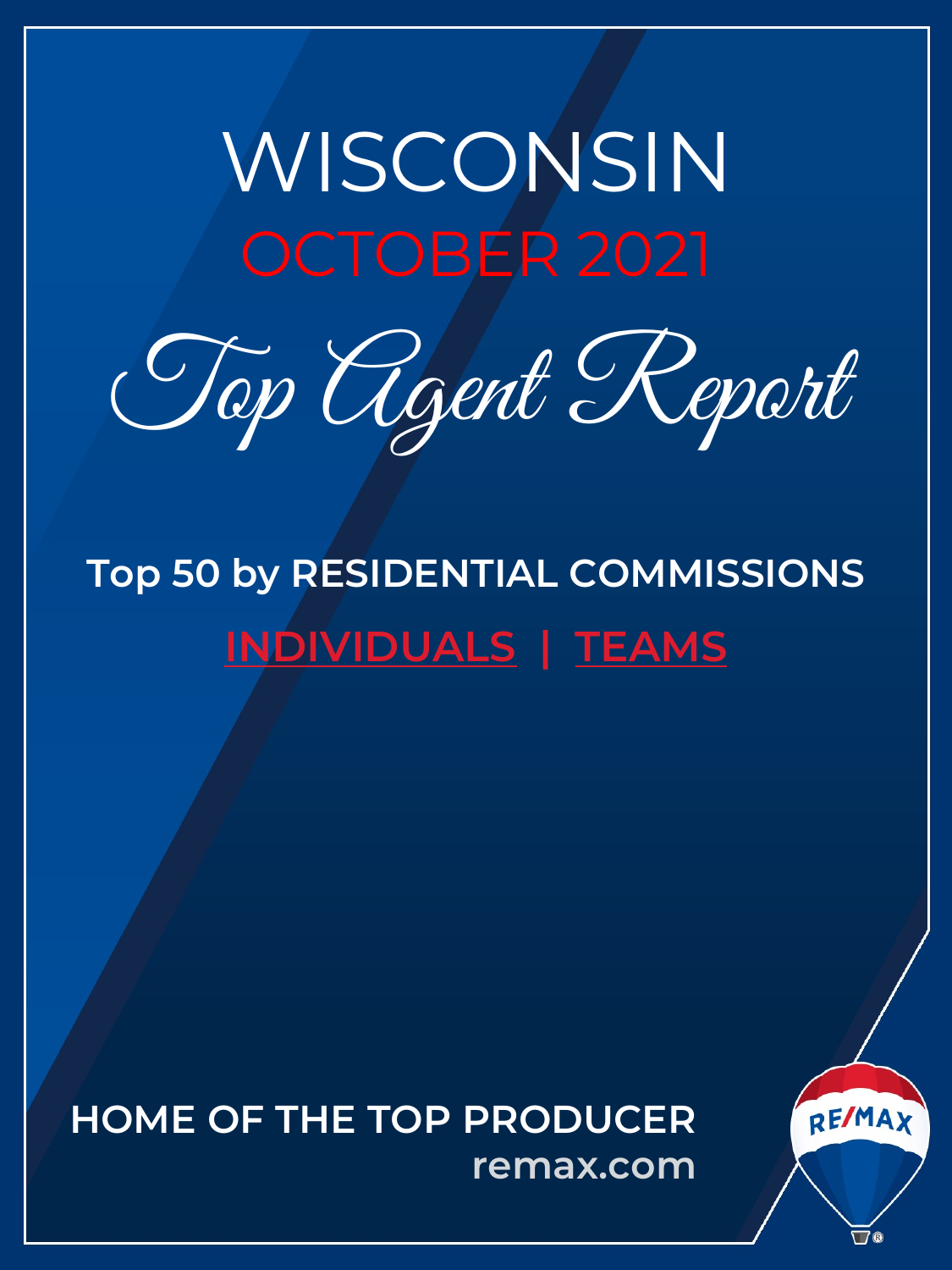# **TOP INDIVIDUAL AGENTS**

**OCTOBER 2021 | WISCONSIN |** *BASED ON RESIDENTIAL COMMISSIONS*

# **Name Company City** 1 Colleen Swanson RE/MAX PROPERTY PROS Minocqua 2 Leo Schuch RE/MAX NEWPORT ELITE Kenosha 3 Adriane Stuebs RE/MAX SHINE Jefferson 4 Sean Gitzlaff RE/MAX NEWPORT ELITE Kenosha 24 Ben Komro RE/MAX REAL ESTATE GROUP Eau Claire

25 Chris Hiller RE/MAX PROPERTY PROS Minocqua

### 5 Jeff Shenk RE/MAX PROPERTY PROS Eagle River 6 Judy Barr RE/MAX PROPERTY PROS Eagle River 7 John Panzigrau RE/MAX REAL ESTATE GROUP Eau Claire 8 Sharon Stade RE/MAX COMMUNITY REALTY Lake Mills 9 Ashley Schreiber RE/MAX GRAND Baraboo 10 Rod Drendel RE/MAX HERITAGE Fond du Lac 11 Terry McKay RE/MAX SYNERGY River Falls 12 Lisa Fabiano RE/MAX LEADING EDGE Kenosha 13 Tim Krueger RE/MAX PREFERRED Monona 14 Brenda Thompson RE/MAX NORTHWOODS Minocqua 15 Tracy Thompson RE/MAX GRAND Sauk City 16 Cora Frank RE/MAX AFFILIATES Menomonie 17 Sarah Walters RE/MAX SERVICE FIRST Waukesha 18 Ronda Telvick RE/MAX PREFERRED Monona 19 Jessica Merritt RE/MAX REALTY 100 Milwaukee 20 Jennifer Heiring RE/MAX NEWPORT ELITE Kenosha 21 John Durham RE/MAX RESULTS Hudson 22 Cheri Barnett RE/MAX AMERICAN DREAM Marshfield 23 Ian Gray RE/MAX PREFERRED Monona

### **HOME OF THE [TOP P](#page-0-0)RODUCER** remax.com

- Individual Agents, all areas of specialization, residential commissions only
- Based on commissions reported to the region on closed transactions from 10.1.2021 10.31.2021
- If you have questions regarding your ranking, contact your Office Administrator or Broker/Owner
- Wisconsin Individual agent count = 643

### BACK TO TOP

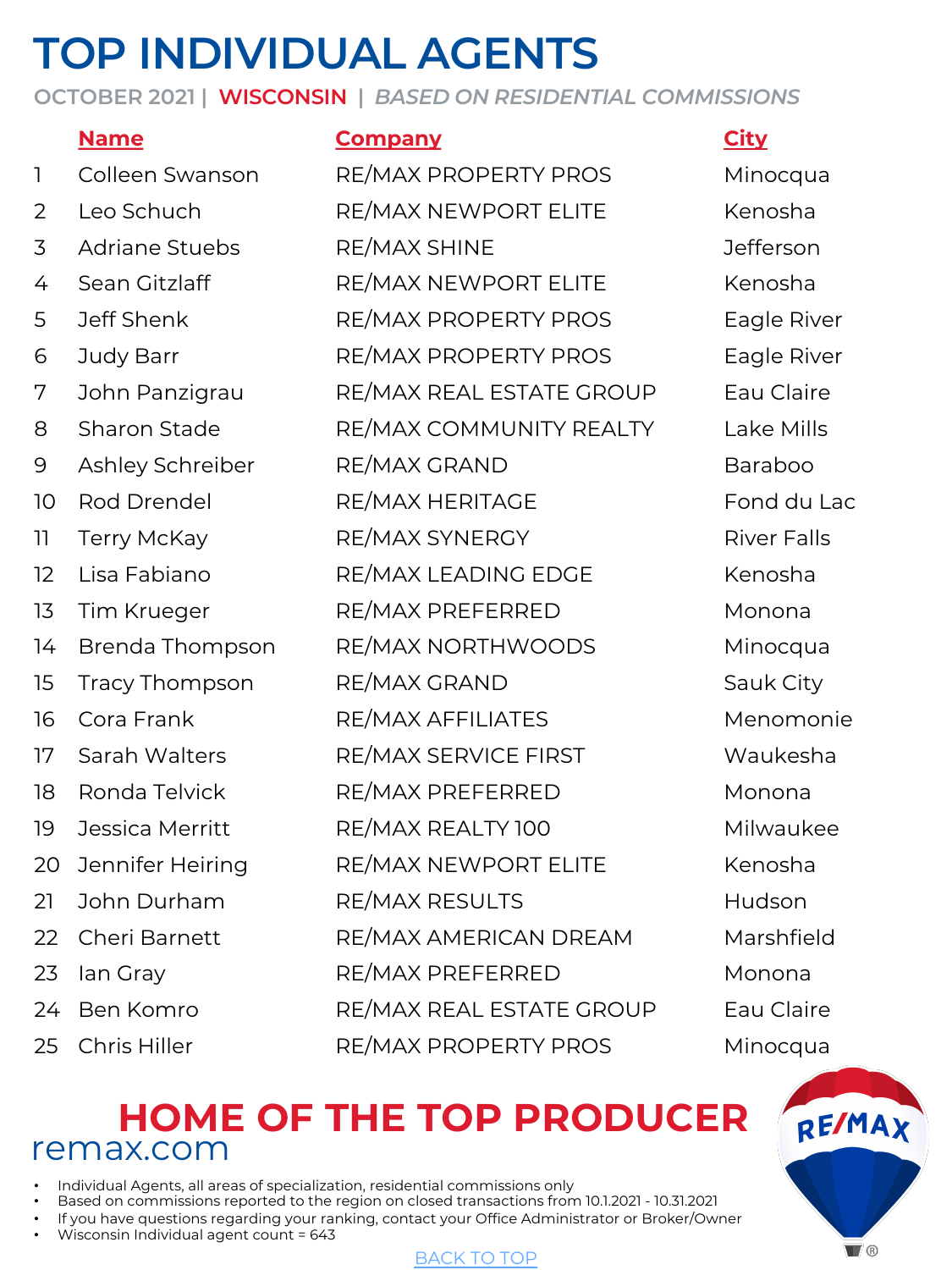# **TOP INDIVIDUAL AGENTS**

**OCTOBER 2021 | WISCONSIN |** *BASED ON RESIDENTIAL COMMISSIONS*

### **Name Company City**

26 John Law RE/MAX PLAZA COMBREAD Lake Geneva 27 Susan Jirik RE/MAX LYONS REAL ESTATE Waupaca 28 Kelly Jensen Kasten RE/MAX UNIVERSAL REALTY Sheboygan Falls 29 Scott Schroeder RE/MAX GRAND Baraboo 30 Mike Husnick RE/MAX EXCEL Schofield 31 Michelle Volkmar RE/MAX NEWPORT ELITE Kenosha 32 Sheryl Reedy RE/MAX RESULTS Galesville 33 Kay Reil **RE/MAX PROPERTY PROS** Eagle River 34 Jenny Coleman RE/MAX RIDGE-N-RIVER Prairie du Chien 35 Michael Keller RE/MAX NEW HORIZONS REALTY Phillips 36 Jared Murphy RE/MAX RESULTS Ellsworth 37 Colin Schindler RE/MAX IGNITE 38 James Tinman RE/MAX CORNERSTONE Frederic 39 Kristy Gitzlaff RE/MAX NEWPORT ELITE Kenosha 40 Timothy Burd RE/MAX PREMIER PROPERTIES Burlington 41 Yoon Kim RE/MAX LAKESIDE Milwaukee 42 Chris Ubert RE/MAX PREFERRED Sun Prairie 43 Scott Surges RE/MAX REALTY 100 Brookfield 44 Glen Hupfer RE/MAX UNITED West Bend 45 Petr Kolarsky RE/MAX PREFERRED Waunakee 46 Kyle Pierce **RE/MAX 4 SEASONS** Spooner 47 Roxane Schiller RE/MAX PROPERTY SHOP Deerfield 48 Lisa Eggman RE/MAX PROPERTY PROS Eagle River 49 Spencer Hegenbarth RE/MAX RESULTS Conalaska 50 Mike Drexler RE/MAX LYONS REAL ESTATE Waupaca

### **HOME OF THE [TOP P](#page-0-0)RODUCER** remax.com

- Individual Agents, all areas of specialization, residential commissions only
- Based on commissions reported to the region on closed transactions from 10.1.2021 10.31.2021
- If you have questions regarding your ranking, contact your Office Administrator or Broker/Owner
- Wisconsin Individual agent count = 643

### BACK TO TOP

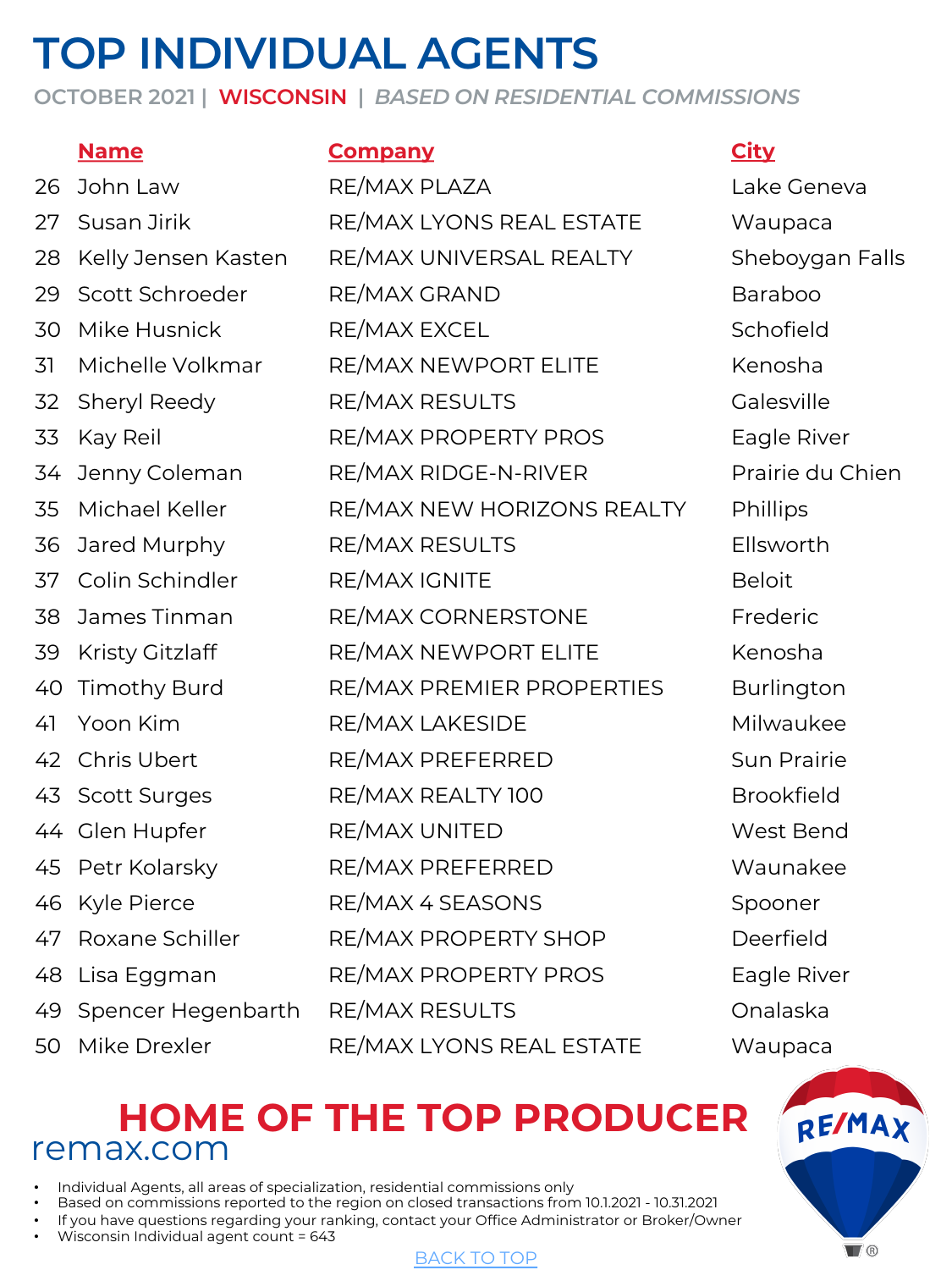# **TOP TEAMS**

### **OCTOBER 2021 | WISCONSIN |** *BASED ON RESIDENTIAL COMMISSIONS*

|    | <b>Team Leader</b>   | <b>Team Name</b>                                          | <b>Company</b>          | <b>City</b>          |
|----|----------------------|-----------------------------------------------------------|-------------------------|----------------------|
| 1  | Amber Huemmer        | The Huemmer Home Team                                     | RE/MAX PREFERRED        | Cottage Grove        |
| 2  | Peggy Acker-Farber   | Acker Farber Team                                         | RE/MAX PREFERRED        | Waunakee             |
| 3  | Brian Sheehan        | Sheehan Mohns Group                                       | RE/MAX REALTY 100       | <b>Brookfield</b>    |
| 4  | Justin Hoffmann      | Team Hoffmann                                             | RE/MAX REALTY 100       | Milwaukee            |
| 5  | John Gscheidmeier    | Service First Pros-John Gscheidmeier RE/MAX SERVICE FIRST |                         | Waukesha             |
| 6  | Judy Acker Maly      | Acker Maly Home Team                                      | RE/MAX PREFERRED        | Waunakee             |
| 7  | Dan Stacey           | The Dan Stacey Team                                       | RE/MAX RESULTS          | La Crosse            |
| 8  | Denise Goldsworthy   | Merz & Goldsworthy                                        | RE/MAX PROPERTY PROS    | Minocqua             |
| 9  | Dan Miller           | Mad City Dream Homes                                      | RE/MAX PREFERRED        | Madison              |
| 10 | Julie Winter-Paez    | Julie Winter-Paez                                         | RE/MAX PROPERTY PROS    | Eagle River          |
| 11 | Gary Beaudoin        | Team Beaudoin                                             | RE/MAX UNIVERSAL REALTY | Sheboygan Falls      |
| 12 | Dominic Colosimo     | THE 608 TEAM                                              | RE/MAX PREFERRED        | Madison              |
| 13 | Felicia Pavlica      | Felicia Pavlica Team                                      | RE/MAX NEWPORT ELITE    | Kenosha              |
| 14 | Joseph Hermanson     | We Know Houses Team                                       | RE/MAX RESULTS          | Superior             |
| 15 | Tony Antoniewicz     | Pure Integrity Homes                                      | RE/MAX PREFERRED        | Oregon               |
| 16 | Steve Braman         | Real Estate Dream Team                                    | RE/MAX RESULTS          | Superior             |
| 17 | Michael Richgels     | Michael Richgels                                          | RE/MAX RESULTS          | Onalaska             |
| 18 | <b>Thomas Didier</b> | Tom Didier Team                                           | RE/MAX UNITED           | Port Washington      |
| 19 | <b>Scott Elert</b>   | Hometown Lake WI Group                                    | RE/MAX PREFERRED        | Poynette             |
| 20 | <b>Beth Goethel</b>  | <b>Beth Goethel Team</b>                                  | RE/MAX GRAND            | <b>Baraboo</b>       |
| 21 | Andrew Uhl           | Uhl Team Real Estate                                      | RE/MAX LIBERTY          | New Berlin           |
| 22 | Cheryl Marquardt     | Premiere Home Advisors                                    | RE/MAX INSIGHT          | Hartford             |
| 23 | Julie Alibrando      | Julie Sells Team!                                         | RE/MAX PREFERRED        | La Valle             |
| 24 | Tom Combs            | The Combs Team                                            | RE/MAX REALTY 100       | <b>Hales Corners</b> |
| 25 | Mike Raivala         | 2Bridges Real Estate Group                                | RE/MAX RESULTS          | Superior             |

### **HOME OF THE [TOP P](#page-0-0)RODUCER** remax.com

• Team Leaders, ranked by team total, all areas of specialization, residential commissions only.

- Based on commissions reported to the region on closed transactions from 10.1.2021 10.31.2021
- If you have questions regarding your ranking, contact your Office Administrator or Broker/Owner
- Wisconsin Team count =119